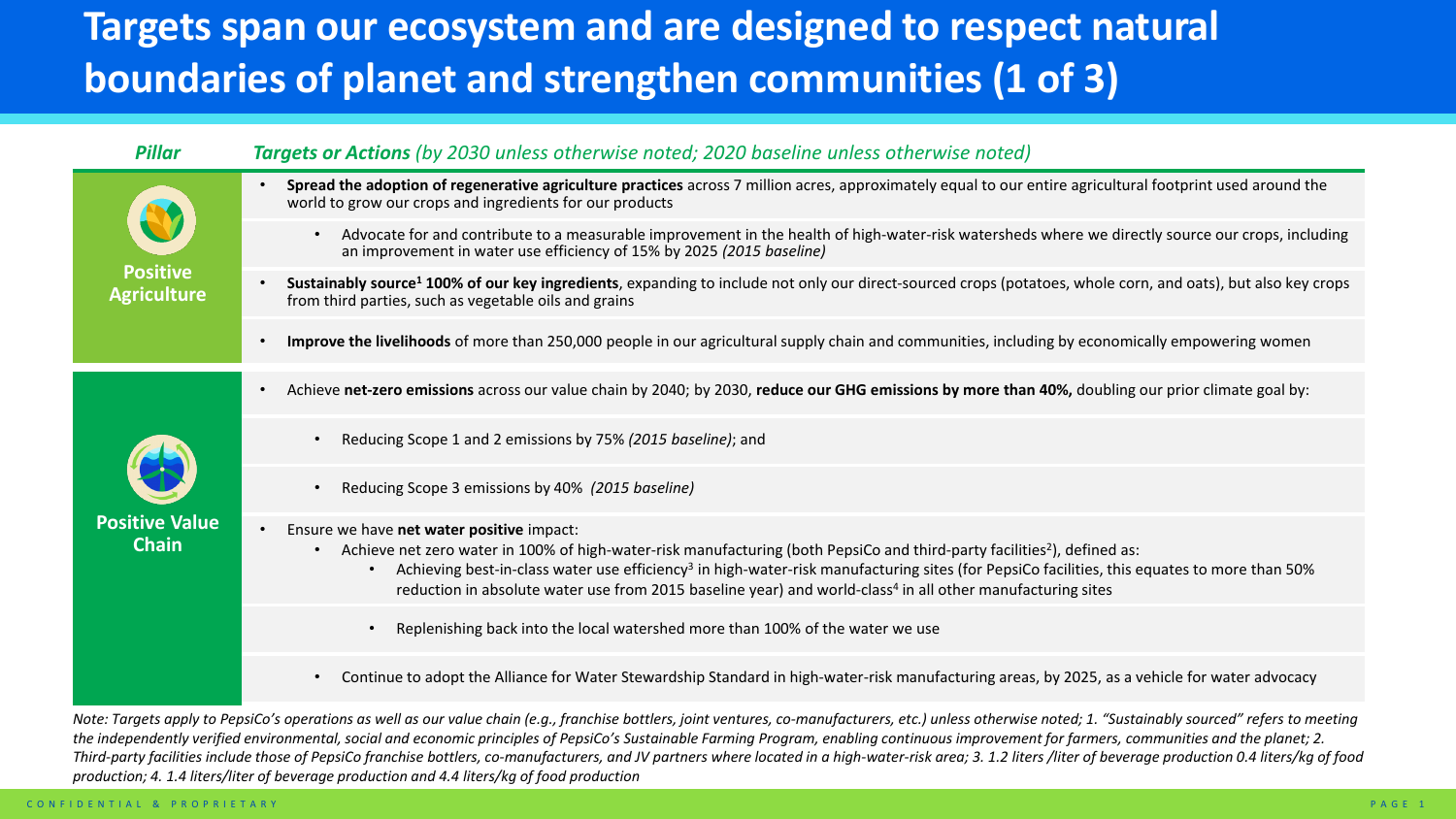## **Targets span our ecosystem and are designed to respect natural boundaries of planet and strengthen communities (2 of 3)**

## *Pillar Targets or Actions (by 2030 unless otherwise noted; 2020 baseline unless otherwise noted)* **Positive Value Chain** • **Cut virgin plastic from non-renewable sources per serving across our food and beverage portfolios by 50% through:** • **Scaling new business models** that avoid or minimize single-use packaging materials (e.g., models that reuse, refill, prepare at home, utilize concentrates like powders, drops, etc.) • **Reducing our absolute tonnage of virgin plastic derived from non-renewable sources** by 20%, including by: • Use of market-leading bio-based materials and increase incorporation of recycled content (50% across plastics) • Design 100% of **packaging to be recyclable, compostable, biodegradable or reusable** by 2025 • Invest to **increase recycling rates** in key markets by 2025 • Provide meaningful jobs and growth opportunities for our people and empower them to make a positive impact at work, at home and in their local communities:<br>Increase the employability of our people through increased acces at every stage • Empower our associates with the resources and time needed to cultivate prosperity in our communities • Build a better workplace and world by advancing human rights and **diversity, equity and inclusion (DE&I)** for our people, in our business partnerships and our communities, including: • Continue to make measurable progress against our Racial Equality Journey goals in the U.S. • Continue to help address inequalities for underrepresented people, and underserved businesses and communities • Achieve and sustain 50 percent women in management roles • Achieve and sustain pay equity for our global professional population by maintaining a comprehensive global pay equity review process • Extend the principles of our Supplier Code of Conduct to all of our franchisees and joint ventures by 2025 • Promote fair and safe working conditions for all by advancing respect for human rights everywhere we operate and throughout our business activities Continue to strive for an injury-free work environment • Reach 100 million people with safe water access *(2006 baseline)* • Partner with communities to advance food security and make nutritious food accessible to 50 million people

*Note: Targets apply to PepsiCo's operations as well as our value chain (e.g., franchise bottlers, joint ventures, co-manufacturers, etc.) unless otherwise noted*